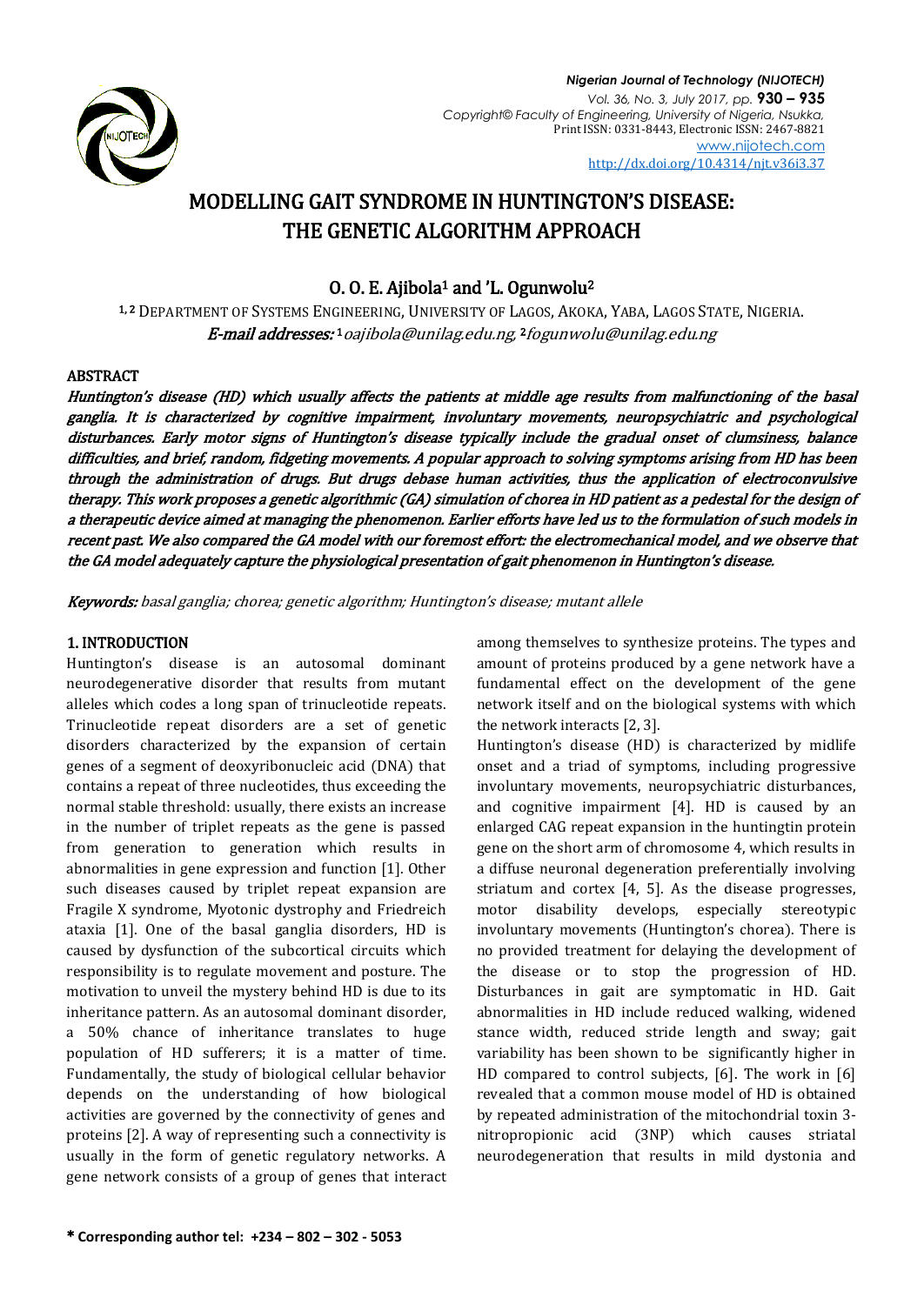bradykinesia comparable to the manifestation of HD in people.

Chorea is a hallmark of Huntington disease (HD). Other attributes of the disease are cognitive decline and psychiatric impairment. It often develops early, gradually worsening and plateauing in late stages [7]. Motor dysfunction, including chorea, decrease in functional capacity, particularly in early HD. Chorea worsens with weight loss and can compromise safety with attendant increase in fall risk. Treating chorea is most probably the important part of HD management. The pathophysiology and neurochemical bases of HD are complex and incompletely understood. Dopamine and glutamate transmission and interactions are affected, contributing to striatal and cortical vulnerability featuring such presentations as chorea, [1, 7, 8]. Most agents investigated for HD chorea target the neuro transmitters and receptors, [9, 10, 11]. The current management of HD is focused on symptom reduction, because there is no treatment capable of halting the progressive global deterioration and eventual death occurring within 10–20 years of disease onset. To this end, efforts are only targeted at symptomatic management of the disease: the goals of managing HD are to reduce the impact of the disease on individuals' abilities, primarily improving motor function, in order to obtain a favorable impact on sufferers' quality of life[4, 12]. Electroconvulsive therapy has been shown to resuscitate dead brain tissues in Parkinson's disease[4]. For a proper application of the electroconvulsive therapy, a clear understanding of the gait mechanism must be sort. It is in line with this domain that this work is targeted to define the behavior of Huntington's chorea in a simulation model based on genetic algorithm simulation technique.

Huntington's disease (HD) has been studied for decades now. A presentation that makes the study of HD an important one to neuroscientists of mathematics and physical sciences origin is the rhythmic choreitheosis otherwise known as the gait syndrome that accompanies the disease. Our earlier attempts at capturing the gait phenomenon have produced positive results by way of mathematical modelling: electromechanical, artificial neural network (ANN) simulation, fuzzy set and fuzzy logic modelling techniques. One outstanding result described by [13] is the biometry of gait models based on artificial neural network simulation and the electromechanical techniques the graphical representation of which is presented in Figure 1. Figure 1 relates in some details the dynamic behaviour of the arm of HD patients in an electromechanical equation described in Cartesian coordinates with the ANN simulation of the same movement.

The two curves ably captured the phenomenon between time  $T = 0$  and time  $T = 28.5$  representing a steady build-up of excitatory post synaptic potentiation (EPSP) that culminates in the potentiation threshold at  $T = 28$ milliseconds which explains the fact that they both approach threshold at approximately the same rate. This is the point in time when the inhibitory post synaptic potentiation (IPSP) completely failed to match the EPSP thereby resulting in a jerk [9]. Since the etiology of HD has been traced to a mutation in chromosome 4p15, and the pathogenesis of the disease is well known: it is practicable to deploy the genetic algorithm in the modelling of gait syndrome in HD for its probabilistic properties since the precipitation of action potential is not a sufficient but only a necessary condition for the production of chorea in an HD patient.



Figure 1: The ANN Analysis of Arm gait of HD Patient using sigmoid function.

A popular strategy to optimize non-linear systems with a large number of variables, Genetic Algorithm (GA) is a class of stochastic search strategies modeled after evolutionary mechanisms involving evolution of offspring from chromosomes through crossover with allowance for possibility of genetic mutation. GA is a random search optimization technique that mimics the natural selection process in that it randomly generates a new set of solutions from existing ones in order that it may improve on the quality of the solutions through all the generations [14]. In Genetic Algorithm, the crossover operation and the mutation operation are the two commonly used reproduction operators. They are userdefined guided by experience and principle, although their values (rates) may also be tuned to work for a specific problem setting. It is however possible to use other operators such as regrouping, colonizationextinction, or migration in genetic algorithms [15]. Crossover is a genetic operator used to vary the programming of a chromosome or chromosomes from one generation to the next. It is the major reproduction operator in GA that is analogous to reproduction and biological crossover, upon which genetic algorithms are based. Cross over is a process of taking more than one parent solutions and producing a child solution from them. A crossover probability (rate) that is too high may lead to premature convergence of the genetic algorithm: the crossover probabilities of between 0.60 and 0.85 are in common use in GAs.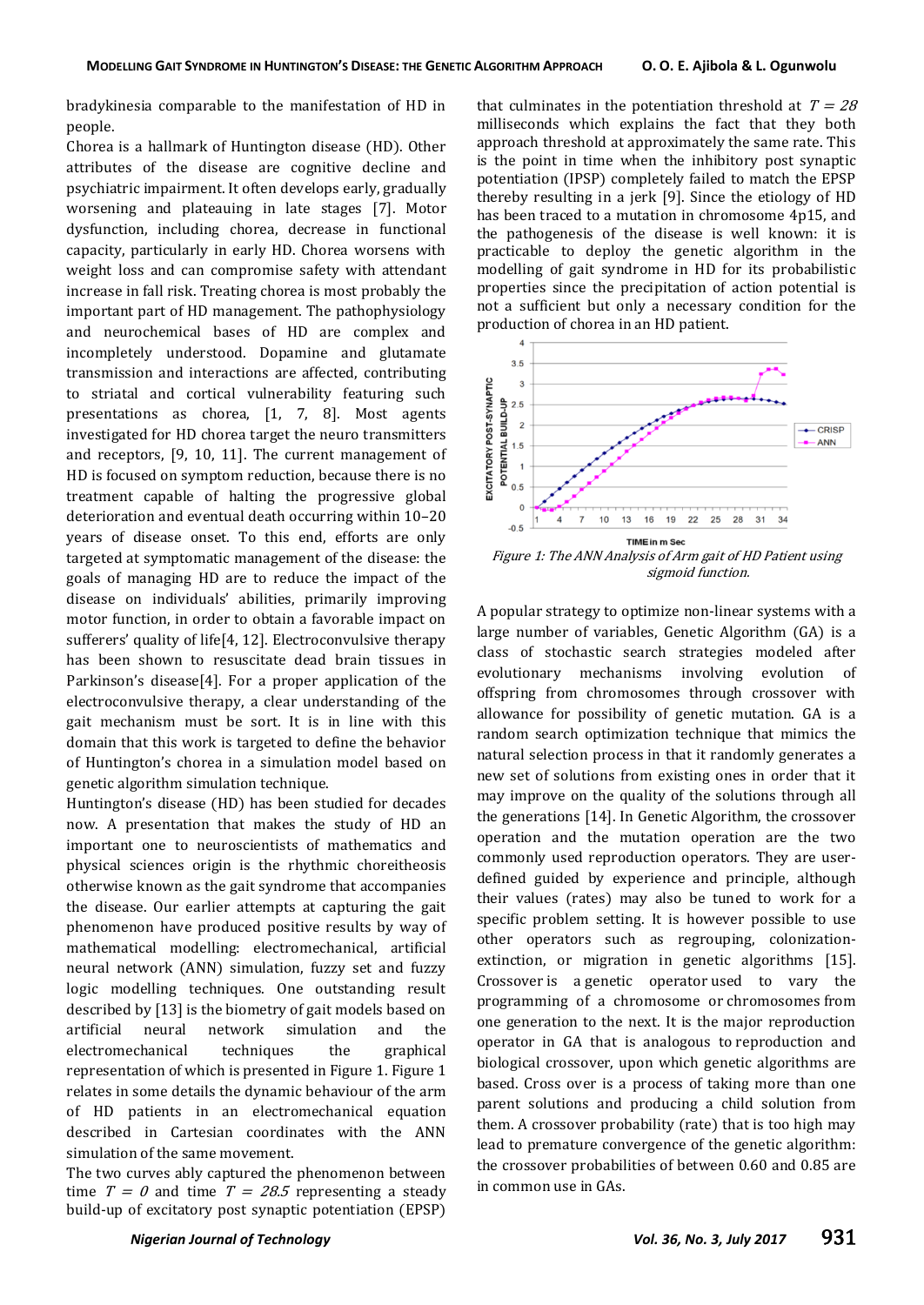On the other hand, mutation is a [genetic operator](http://en.wikipedia.org/wiki/Genetic_operator) used to maintain [genetic diversity](http://en.wikipedia.org/wiki/Genetic_diversity) from one generation of a population of [genetic algorithm](http://en.wikipedia.org/wiki/Genetic_algorithm) [chromosomes](http://en.wikipedia.org/wiki/Chromosome_(genetic_algorithm)) to the next. It is analogous to biological [mutation.](http://en.wikipedia.org/wiki/Mutation) Mutation alters one or more gene values in a chromosome from its initial state. In mutation, the solution may change entirely from the previous solution. Hence GA can come to better solution by using mutation. Mutation occurs during evolution according to a user-definable mutation probability. This probability should be set low. If it is set too high, the search will turn into a primitive random search. A very small mutation rate may lead to [genetic](http://en.wikipedia.org/wiki/Genetic_drift)  [drift](http://en.wikipedia.org/wiki/Genetic_drift) , i.e. change in the frequency of a gene variant in a population due to random sampling, (which is nonergodic in nature). A mutation rate that is too high may lead to loss of good solutions unless there is elitist selection. Mutation probabilities of between 0.1 and 0.25 are in common use. The purpose of mutation in GAs is preserving and introducing diversity. Mutation should allow the algorithm to avoid local minima by preventing the population of chromosomes from becoming too similar to each other, thus slowing or even stopping evolution. In this work, we have made an attempt to advance the understanding of HD phenomenon by capturing the gait syndrome in a simulation model based on GA prowess.

## 2. METHODOLOGY

The procedure enunciated below elucidates the methods used in simulating chorea excitation using Genetic Algorithm. The procedure is premised on availability of real time data for such diseases as the Huntington's disease. It is premised on using any nth order polynomial,

$$
F(X) = \sum_{i=0}^{N} a_i x^i
$$
 (1)

where  $a_i$  is the ith parameter and  $x^i$ , the ith power of the predicting variable x, to fit real life chorea excitation distribution with time using Genetic Algorithm. The GA procedure simulates values of the polynomial parameters,  $a_i$ , i = 0, 1,..., n, and uses the Root Mean Square Error (RMSE), a statistical error measures defined as:

$$
RMSE = \sqrt{\frac{\sum_{j=1}^{N} (y_j - \hat{y}_j)}{N}}
$$
 (2)

where:  $y_i$  = the data ordinate point j,  $j = 1, 2, \ldots, N$  ${\rm \widehat{y}}_{\rm j}$  is the predicted ordinate for data point j, j=1, 2,...,N to determine the best fit polynomial parameters for the chorea distribution.

## 2.1 Encoding and Decoding

Various techniques of continuous distribution representation using the Genetic Algorithm for simulation are available. However, the current approach to this simulation uses denary entries  $(0, 1, \ldots, 9)$  into strings of byte lengths L, representing each parameter and concatenated to form the chromosomal representation of a possible parameter set simulated. The chromosomal solution set representations are then decoded by simply converting the entries to decimal values within predetermined but viable bounds  $|\underline{a}_i, \overline{a}_i|$ , for parameter  $i = 0, 1, \ldots, n$  as,

$$
a_i = a_i + (\overline{a}_i - \underline{a}_i) \sum_{k=1}^{L} \frac{d_k}{10^k}
$$
 (3)

In (3),  $\overline{a}_i$ , is the upper bound of parameter value and  $\underline{a}_i$  is the lower bound of parameter value while  $d_k =$ denary entry of byte position in the parameter string,  $k =$  $1, 2, \ldots, L$ 

## 2.2 Crossover

One-point crossover was adopted for the evolution of chromosomal solutions. A crossover probability of 0.85 was adopted. This high crossover probability was informed by the vast and enormous combinations of possible solution representations that are possible for denary representation as against lower u-nary representations. Primarily, possibilities of crossover are determined for pairs of possible parent-chromosomes. For selected parent-chromosomes, secondary possibilities of crossing on one parameter string or the other are also determined using the same weight of probability.

## 2.3 Mutation

Byte-wise mutation operation was done at a probability of 0.25. Again this high mutation probability was informed by the large number of exhaustive representation combinations that were expected for denary encoding. Parent chromosomes were selected into the mating pool based on mutation probability, while the string on which mutation operation was carried out was also determined by the same probability before determining which byte position to mutate on.

## 2.4 Selection

Selection operation was conducted using the classical Roulette wheel mechanism. Before selection, candidate chromosomes were ranked in ascending order of statistical measure of fitness (in this case, RMSE). The selection procedure allowed some elite top-ranked chromosomes byte into the next generation.

## 2.5 Evaluation

The Root Mean Square Error (RMSE) as explained above was used as a measure of fitness of the chromosomes and a basis for ranking them. The different evaluation of RSME was based on calculating the ordinates  $\hat{y}_i = f(x_i)$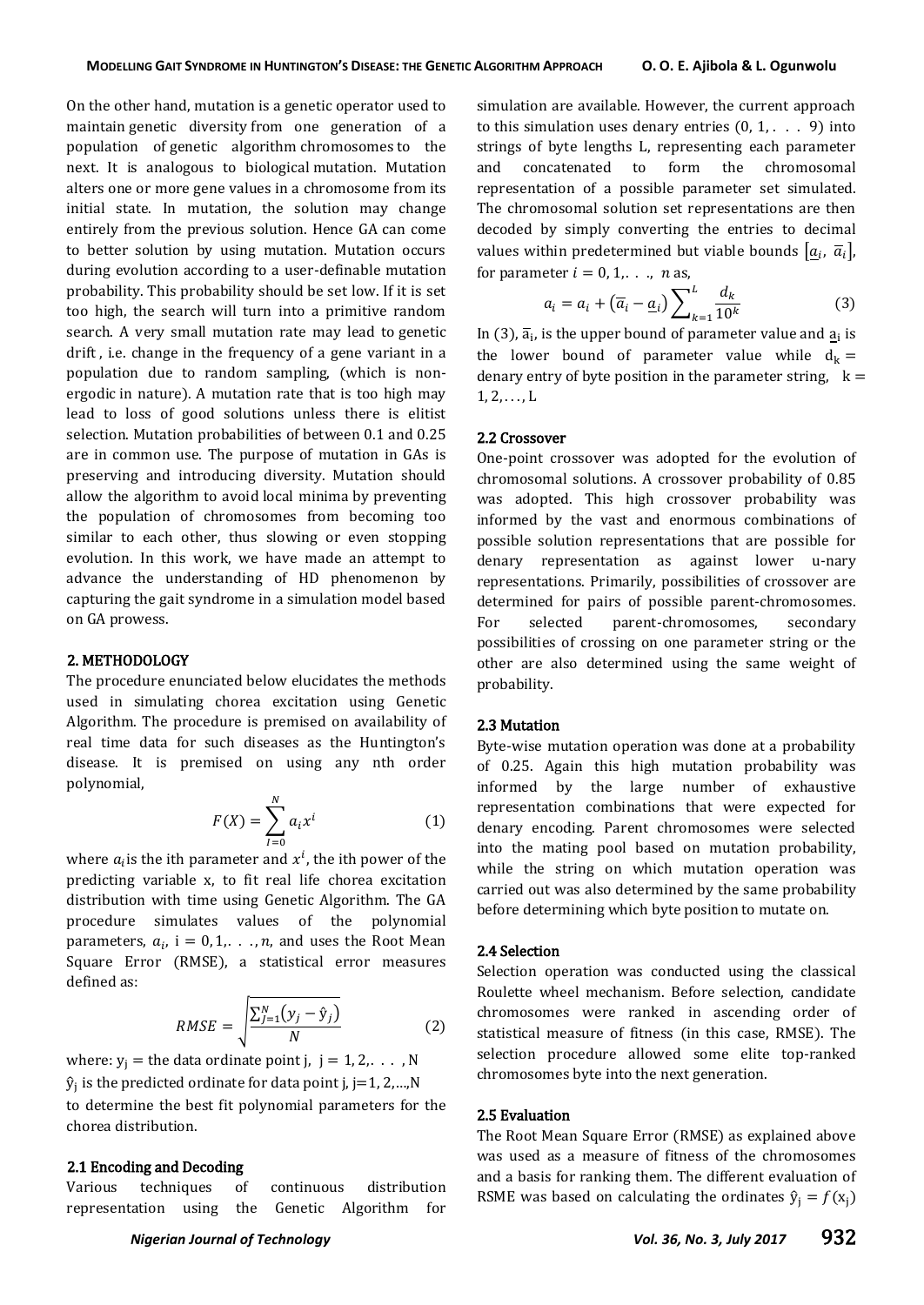for each epoch  $j = 1, 2, \ldots, N$  in order to obtain deviation (error),  $(y_i - \hat{y}_i)$ , squaring each, summing over all epochs and obtaining the square root of the result. The parameters  $a_i$ 's are the decoded values for each chromosome at any evaluation point. The lesser the RMSE, the better the chromosome solution and the more the chance of being selected into the ensuing generation of chromosomal solutions. The step-wise procedure for executing the Genetic Algorithm simulation is as captured in the GA-Huntington-Chorea pseudo-code below.

#### 2.6 Programme: GA-Huntington-Chorea

Read GA parameters, Crossover probability, p<sub>c</sub>, Mutation probability,  $p_m$ , String length, L, Population Size,  $s_p$ , No of Generations , G, No of batches, B (runs).

Read Problem Parameters, Number of chorea data points N, Number of parameters n, Upper parameter bound  $\overline{a}_i$ for each i ,Lower parameter bound, a<sub>i</sub>, for each I, C\_data

\n- (Chorea Data).
\n- $$
b = 1
$$
\n- $Do While b \leq B$
\n- $g = 0$
\n- *Generate Initial Population:* g = 0, for g = 0, 1, 2, . . . , G and b = 1, for b = 1, 2, 3, . . . , B
\n- Evaluate: Population *P*<sub>0</sub>
\n- Select: Population *P*<sub>1</sub> from *P*<sub>0</sub>
\n- Do While *g* ≤ *G*
\n- $g = g + 1$
\n- Crossover: string-wise based on *p*<sub>c</sub>
\n- Mutate: *byte-wise operation based on p*<sub>m</sub>
\n- Evaluate: Population *P*<sub>g</sub>; *evaluate fitness based on RMSE; record best solutions if g = G*
\n- Select *P*<sub>g+1</sub> from *P*<sub>g</sub>
\n- Loop
\n

## 2.7 Features of Huntington's chorea

A scaled-down version of the above algorithm was used to simulate a Huntington disease chorea data with 34 epochs. The following are the GA and the problem parameters used.

#### 3. RESULTS AND DISCUSSION

The code for executing the GA was written in Visual Basic 11 and run on an All-in-One DEL 1.67GHz Intel Core Duo CPU T2300 with 512MB memory. Results were obtained for each generation but recorded at the end of each batch-run. In all, a total of 500,000 candidatechromosomal-solutions were generated and evaluated. The results for 20 batch-runs for a quadratic of the Huntington chorea data are as depicted in Figure 2.

The comparative analyses of results for the 20 data batch-runs for the aforementioned quadratic interpolation of the chorea syndrome in HD of Figure 3 above were based on the Root Mean Squared Error (RMSE). Figure 4 is the graphical interpretation of the

pattern of distribution of the RMSE of Figure 3 showing decreasing optimal RMSE over 20 batch-runs of the GA.

Table 1: Problem parameters for GA Simulation Model

| <b>GA Parameter</b>                          | <b>Assigned Value</b> |
|----------------------------------------------|-----------------------|
| Crossover Probability, $p_c$                 | 0.85                  |
| Mutation Probability, $p_m$                  | 0.25                  |
| Population Size, $P_q$                       | 500                   |
| No of generations, G                         | 50                    |
| Number of Batches, B                         | 20                    |
| Parameter String length, L                   |                       |
| All parameter upper bounds, $\overline{a}_i$ | 0.1                   |
| All parameter lower bounds, a <sub>i</sub>   | $1 \times 10^{-9}$    |







Figure 3: Comparing GA Model with Electromechanical Model for Arm gait in HD Patient.



Figure 4: Optimal RMSE Distribution Over 20 Batch-Runs of GA Simulation of Gait Syndrome in HD

Figure 4 captures the distribution of the decreasing RMSE of the GA simulated for the Gait Syndrome in HD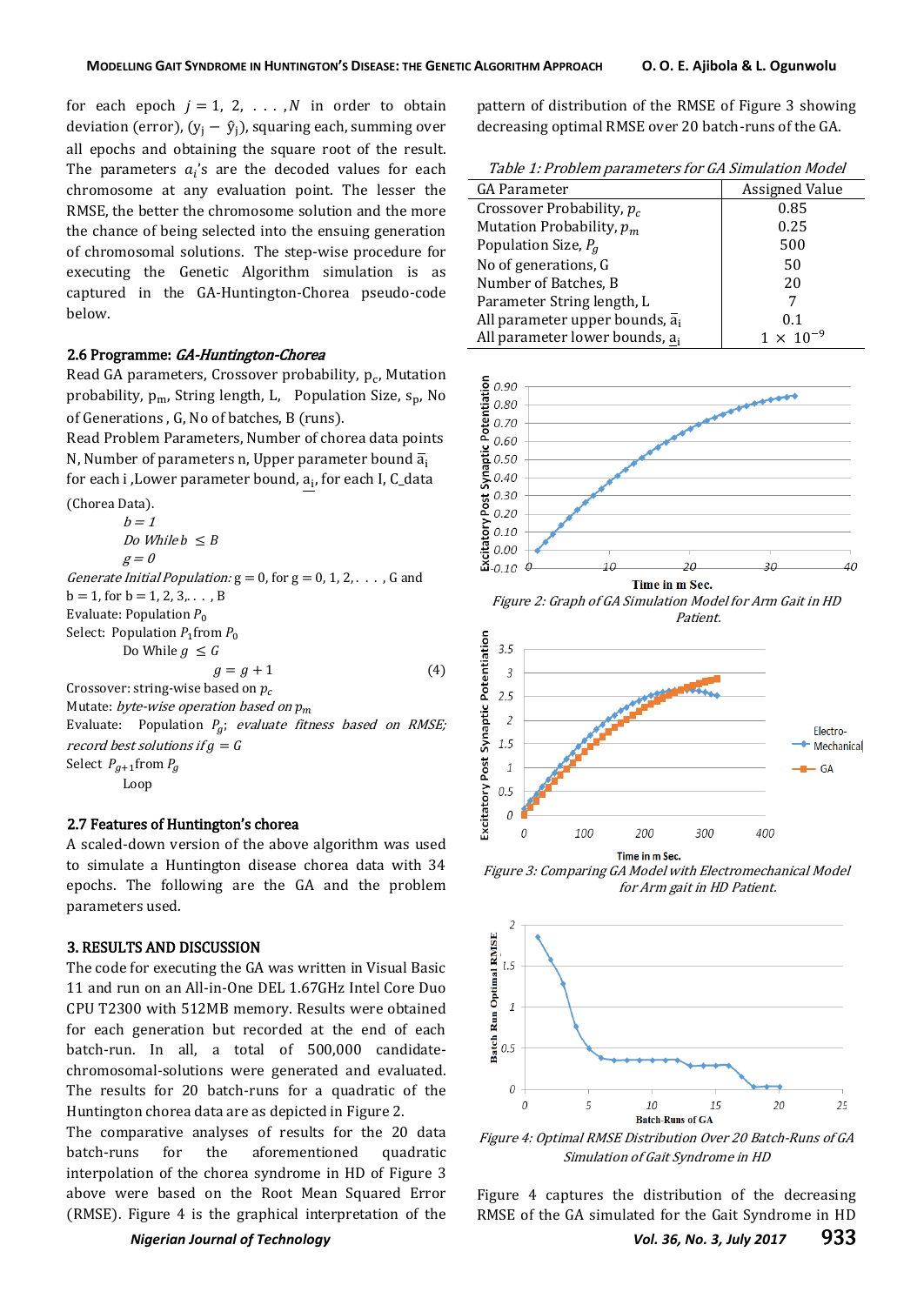over 20 batch-runs of the GA with 50 generations per run in which the chromosome with the best RMSE in every generation and by implication from one batch-run to the next was selected as an elite chromosome into the following generation or batch-run. The figure shows that a near-zero RMSE was obtained at the 20<sup>th</sup> batch-run eliciting the efficacy of the GA Simulation for this problem.

This paper investigates the chorea phenomenon in HD: some jerky spasmodic movements usually of facial muscles, the limbs and trunks resulting from annihilation of key nerve cells in the caudal region especially those of the medium spiny strata neurons of the basal ganglia [12, 16]. Attempts at managing Parkinsonism, a similar presentation associated with Parkinson's disease (PD) has yielded encouraging results. One of such results is the Metrode Incorporated device; a nano-robot that manages the choreiform movements associated with PD with the additional quality that it rejuvenates the central nervous system (CNS) [4]. However, electroconvulsive based therapies for other prime diseases such as seizures and muscular contractions experienced during child birth have not yielded positive results. Unlike Parkinsonism, symptomatic treatment of Huntington's chorea is chiefly done by drug administration [7, 17]. The ultimate goal of our study is to achieve the simulation model for the phenomenon which precipitates the gait syndrome in HD. Figure 1 is the outcome of our effort in this endeavour and it is in agreement with previous works in literature. The outcome of our research effort is in agreement with the existing literature [1, 5, 9, 13]. Figure 3 is a comparative analysis of the electromechanical model of gait phenomenon of [12] and the GA simulation model.

According to literature, the threshold for the precipitation of chorea in any HD patient is largely dynamic depending on the potentiality of the physiological information in the neuronal circuit of the HD sufferer, [18, 19]. Important functions of the biochemical pathways can be responsible for chorea if one of two of such functions occur simultaneously. These functions usually culminate in the boosting of weak signals and the ability to suppress over-activity. The processes that culminate in action potential and consequently a jerk where the IPSP is in short supply relative to the EPSP include: convergence phenomena where signals from different parts of the CNS may serve as input into a single motor neuron; divergence phenomena when a single neuron sends out collateral which serve as input to few or very many other neurons; temporal facilitation whereby increase in excitability brought about by successive excitatory post-synaptic potential (EPSP), earlier EPSP may facilitate effects of later EPSP in triggering nerve impulse and the effect of several such stimuli occurring in rapid succession is

greater than the sum of the effect of individual stimulus while spatial facilitation occur when the effect of several simultaneous stimuli is greater than the sum of the effect of individual stimulus; synaptic facilitation involving repeated use of synapse results in considerable increase in synaptic potentials and a way of facilitating repetition of neuronal activities; occlusion is said to exist where the effect of many stimuli produced in rapid succession or simultaneously is less than the sum effect of individual stimuli [8, 20]. One or more of the aforementioned processes may have been responsible for distinct threshold levels in Figure 2 and Figure 3 [4, 21, 22, 23]. The paper investigates the chorea; a physiological attribute of HD, and presents in some detail the dynamic behaviour of HD in the arm of patients using genetic algorithm. It is often said that the etiology of HD is not yet fully understood but increasing evidence suggests that the steady progression of motor dysfunction which takes place in Huntington's disease cannot be isolated from the role of altered gene transcription, mitochondrial dysfunction and excito-toxicity consequent upon which is the distortion of smooth motion especially of the arms and this is considered as a major indicator of pre-symptomatic HD progression [24]. The analysis of these movements of the arm, which has been found to be in agreement with existing literatures in that regard, led to the generation of the model. The work is a consolidation on our previous exploration in the modeling of the chorea syndrome that characterizes the Huntington's disease. Figure 3 is only a confirmation of the convergence of the GA phenomenon [25].The results provide a springboard for further promotion of the understanding of HD with a view to proffer a management mechanism to a physiological presentation of the disease. The paper considered the global case without recourse to the stage of the disease.

#### 4. CONCLUSION

In this paper, we have harmonized various works on choreic disorders to propose a uniquely formulated simulation model of the chorea phenomenon in Huntington's disease based on genetic algorithm. Our earlier research efforts on gait syndrome in HD have produced various models for the physiological presentation of choreiform movements in HD. The genetic algorithm being an evolutionary programming approach searches from one population of points to another with focus on the best solution while sampling the total parameter space on continuous basis[23]. One feature of GA algorithm that made it captivating for this process is the number of sub-processes such as crossover, mutation to mention but a few, that brought the procedure intimately connected to the etiological agent of HD. It is our believe that with this work we have been able to promote a better understanding of the